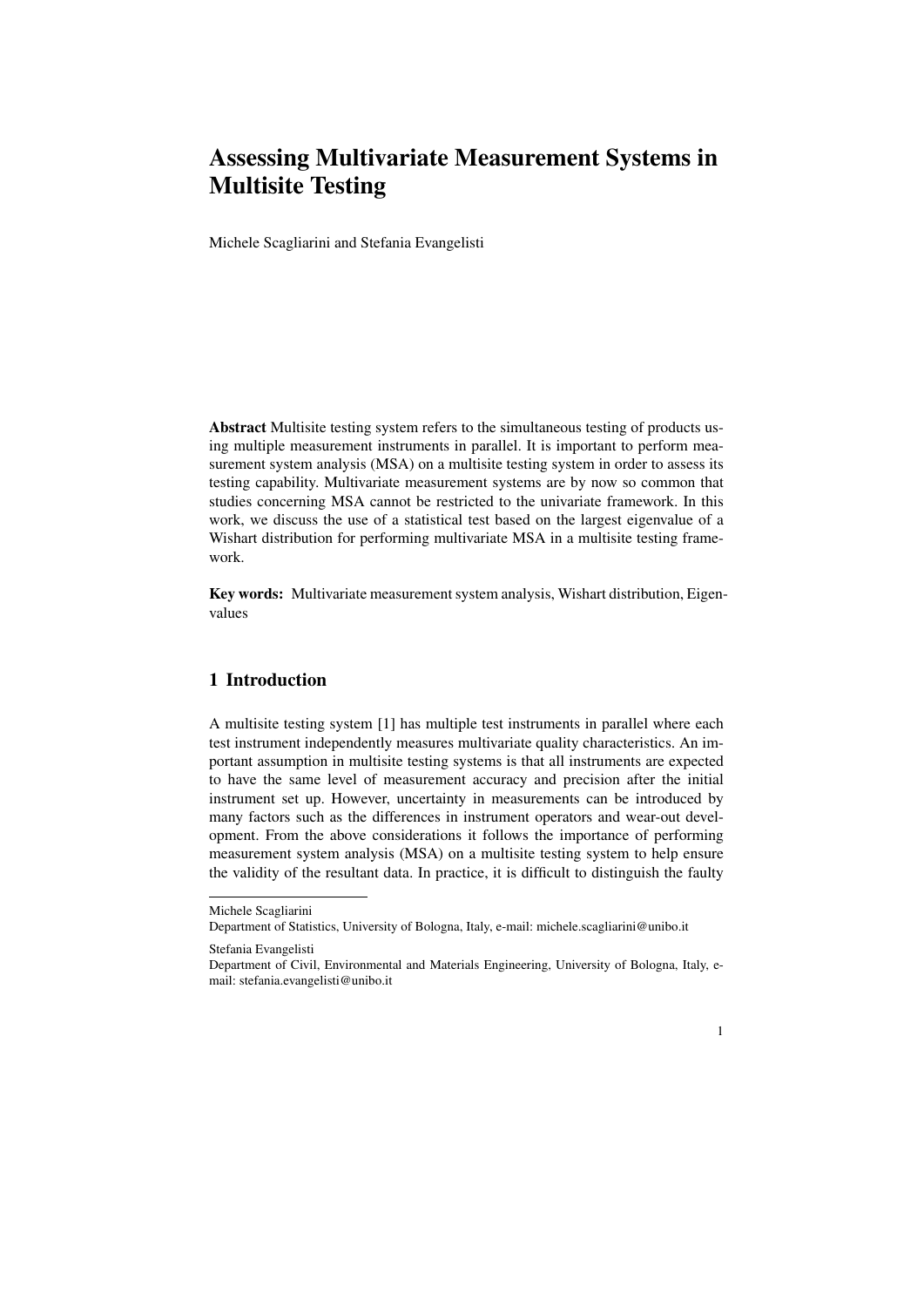measurements caused by a defective measurement device from those measurement variations caused by the normal differences across operators, products, and instruments. [1] proposed an online statistical process control multivariate MSA approach using principal component analysis (PCA) to detect faulty test instruments in a multisite testing system. The method proposed by [1] is interesting and effective, however it appears complicated since it requires several steps: to map the measurement data collected from each instrument into the orthogonal space of cross-instrument principal components and into the orthogonal space of distinct-instrument principal components; to compute the differences between the corresponding principal component values; to setup separate control charts for the most important principal components. In this framework [1] considered a faulty instrument as one whose principal component values were beyond the three sigma control limits of the principal component values of all instruments. In this work, we propose a statistical test which can be useful for assessing multivariate measurement systems in a multisite testing context. The aim is to provide a less complicated statistical method for detecting one or more faulty instruments.

### 2 Multivariate MSA in Multisite Testing

A multivariate multisite measurement system has *m* parallel measurement instruments, each instrument measures  $p$  quality characteristics. Let  $x_{ijk}$  denote the  $k$ th  $(k = 1, 2, \ldots, p)$  quality characteristic, measured by the *i*th  $(i = 1, 2, \ldots, m)$  instrument for the *j*th  $(j = 1, 2, ..., n)$  product or part. Let  $\mathbf{X} = [X_1, X_2, ..., X_m]'$  be a  $(m \cdot n) \times p$  matrix of measurements, where  $X_i$  is a  $n \times p$  matrix of the values of the *p* quality characteristics measured on *n* parts by the instrument *i*. We assume that  $X_i \sim N_p(\mu_i, \Sigma_i)$  and  $\mathbf{X} \sim N_p(\mu, \Sigma)$ . In the multisite testing framework  $\Sigma$  is the cross-instruments covariance matrix and  $\Sigma_i$  is the covariance matrix of the instrument *i*. If we assume that the *m* instruments have the same level of precision and accuracy, then they belong to the same population and their mean vector and covariance matrices are the same:  $\mu_1 = \mu_2, ..., = \mu_m = \mu$  and  $\Sigma_1 = \Sigma_2, ..., = \Sigma_m = \Sigma$ . Without loss of generality let we assume calibrated measurement instruments ( $\mu_1$  =  $\mu_2, \ldots, = \mu_m = \mu$ ), thus we focus only on the measurements variability. An instrument becomes faulty if  $\Sigma_i = \Sigma + \Sigma_{e_i}$  with  $\Sigma_{e_i}$  positive definite. In single site testing systems multivariate MSA methodologies are used to evaluate the components of variations in the precision of the measuring devices. [2] proposed multivariate assessments criteria based on a MANOVA approach. However, as noted by [1], these measures may experience several difficulties in detecting a faulty measurement instrument in a multisite measurement system, where the variations among the parallel instruments adds another layer of complexity.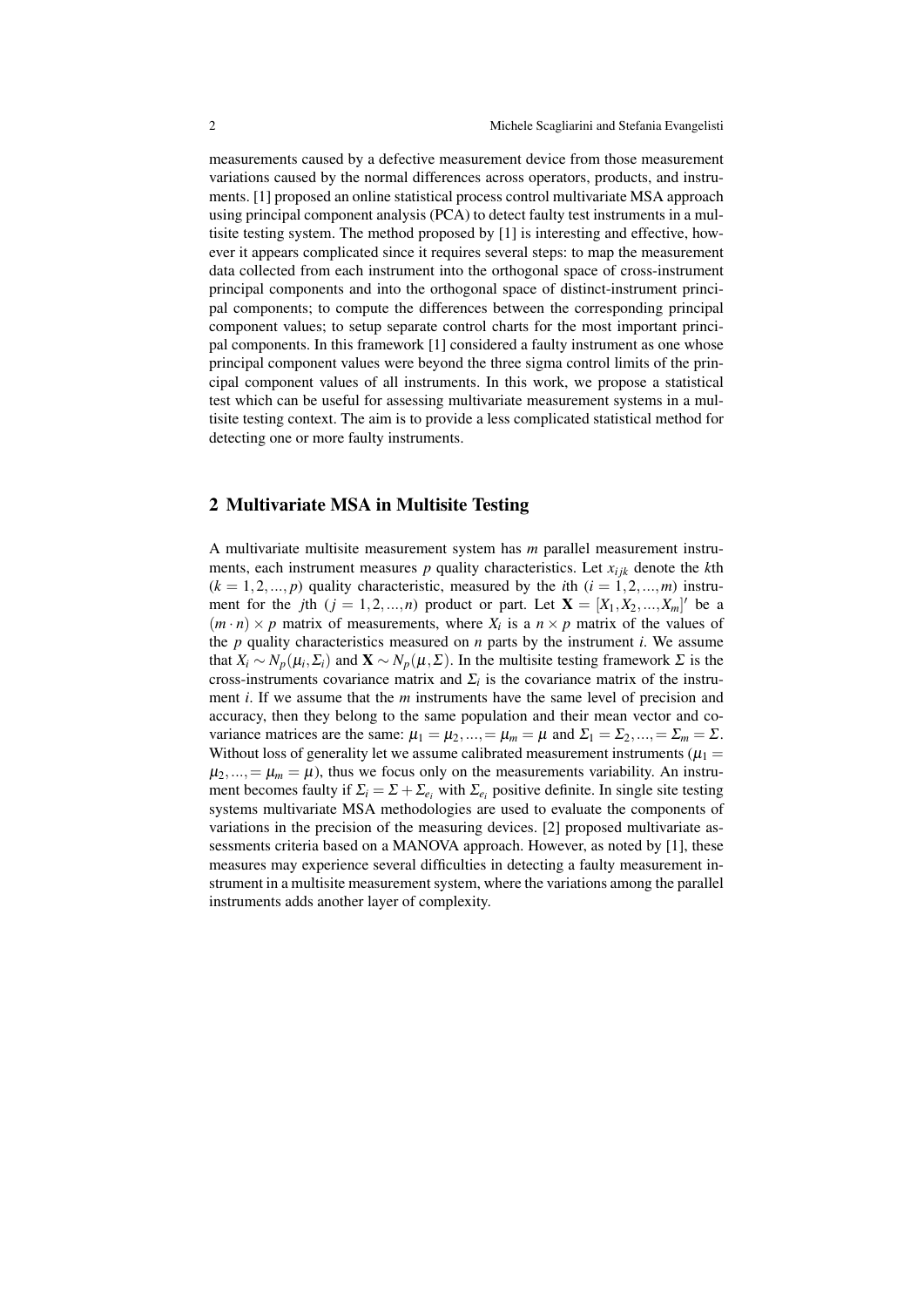Assessing Multivariate Measurement Systems in Multisite Testing 3

#### 3 The proposed method

If all the *m* instruments have the same precision, then the hypothesis  $H_0: \Sigma_i = \Sigma$ for  $i = 1, 2, \ldots, m$  holds. If one ore more instruments become faulty the appropriate hypothesis is  $H_1$ :  $\Sigma_i = \Sigma + \Sigma_{e_i}$  for at least one *i*. Let us define the matrix  $\Delta =$  $\sum_i \sum_i$  and let  $\lambda_{\Delta 1}$  the largest eigenvalue of the matrix  $\Delta$ . According to the present notation, let  $x_{ij}$ , denote the *j*th row  $(1 \times p)$  of matrix  $X_i$ . Thus,  $\bar{x}_i = \frac{1}{n} \sum_{j=1}^n x_{ij}$ , is the sample mean of the measurements from the instruments *i* and  $S_i = \frac{1}{n-1} \sum_{j=1}^n (x_{ij} - \frac{1}{n})$  $(\bar{x}_i)'(x_i - \bar{x}_i)$  is the unbiased estimator of  $\Sigma_i$ . If the hypothesis  $H_0: \Sigma_i = \Sigma$  holds, then  $(n-1)S_i\Sigma^{-1} \sim W(I, n-1)$  and a test for  $H_0$  versus  $H_1$  can be performed using the statistic  $(n-1)\lambda_1$ , where  $\lambda_1$  the largest eigenvalue of the matrix  $S_i \Sigma^{-1}$ . The hypothesis  $H_0$  is not rejected if  $\lambda_1 < u_\alpha$ , where  $u_\alpha$  is the upper  $\alpha$  percentage point of the largest characteristic root of a Wishart matrix. In order to investigate the usefulness of the proposed test we design a simulated experiment by adapting a real case examined by [3]. The data concern a three-dimensional process with cross instrument covariance matrix assumed known

$$
\Sigma = \begin{bmatrix} 0.0021 & 0.0008 & 0.0007 \\ 0.0008 & 0.0017 & 0.0012 \\ 0.0007 & 0.0012 & 0.0020 \end{bmatrix}
$$
 (1)

and  $\mu = [2.2, 304.8, 304.8]$ . In our experiment we consider a multisite system with  $m = 3$  parallel measurement instruments, where instrument  $i = 1$  has  $\Sigma_1 = \Sigma$  and instrument *i* = 2 has  $\Sigma_2 = \Sigma + \Sigma_{e_2}$  with

$$
\Sigma_{e_2} = \begin{bmatrix} 0.0003000 & 0.0000882 & 0.0001103 \\ 0.0000882 & 0.0002000 & 0.0000794 \\ 0.0001103 & 0.0000794 & 0.0002300 \end{bmatrix}
$$
 (2)

As far as instrument  $i = 3$  is concerned, in order to cover a range of different operative situations, we examine several scenarios. In detail, we examine a situation where initially the measurement instrument covariance matrix is  $\Sigma_{e_3} = \Sigma_{e_2}$ , then the diagonal elements of  $\Sigma_{e_3}$  increase from their initial values, say  $\sigma_{e_{3kk}}^2$ , to  $\delta \sigma_{e_{3kk}}^2$ with  $\delta = 3$  (step of 0.1), while the measurement error correlation structures remain unchanged. We used the R software to generate, for each value of  $\delta$ , a sample of size *n* = 51 from  $X_i \sim N_p(\mu, \Sigma_i)$  for *i* = 1, 2, 3. Furthermore, we used the R-package **RMTstat** [4] for computing the the critical value of the test, which for  $p = 3$ ,  $n = 51$ and  $\alpha = 0.05$  is  $u_{\alpha} = 81.998$ . Table 1 shows the values of the statistic  $(n-1)\lambda_1$ computed from the simulated samples for instruments 1, 2 and 3.

Examining the results reported in Table 1 we can see that for instrument  $i = 1$ the hypothesis is  $H_0$  is correctly never rejected, since in the experiment we have assumed an adequate measurement instrument:  $\Sigma_1 = \Sigma$ . For  $i = 2$  we have simulated an instrument with covariance matrix  $\Sigma_2$  slightly increased respect to the crossinstruments covariance matrix  $\Sigma$ . This intermediate stage of a minor worsening of the measurement capability is captured by the proposed test: in three cases  $H_0$  is